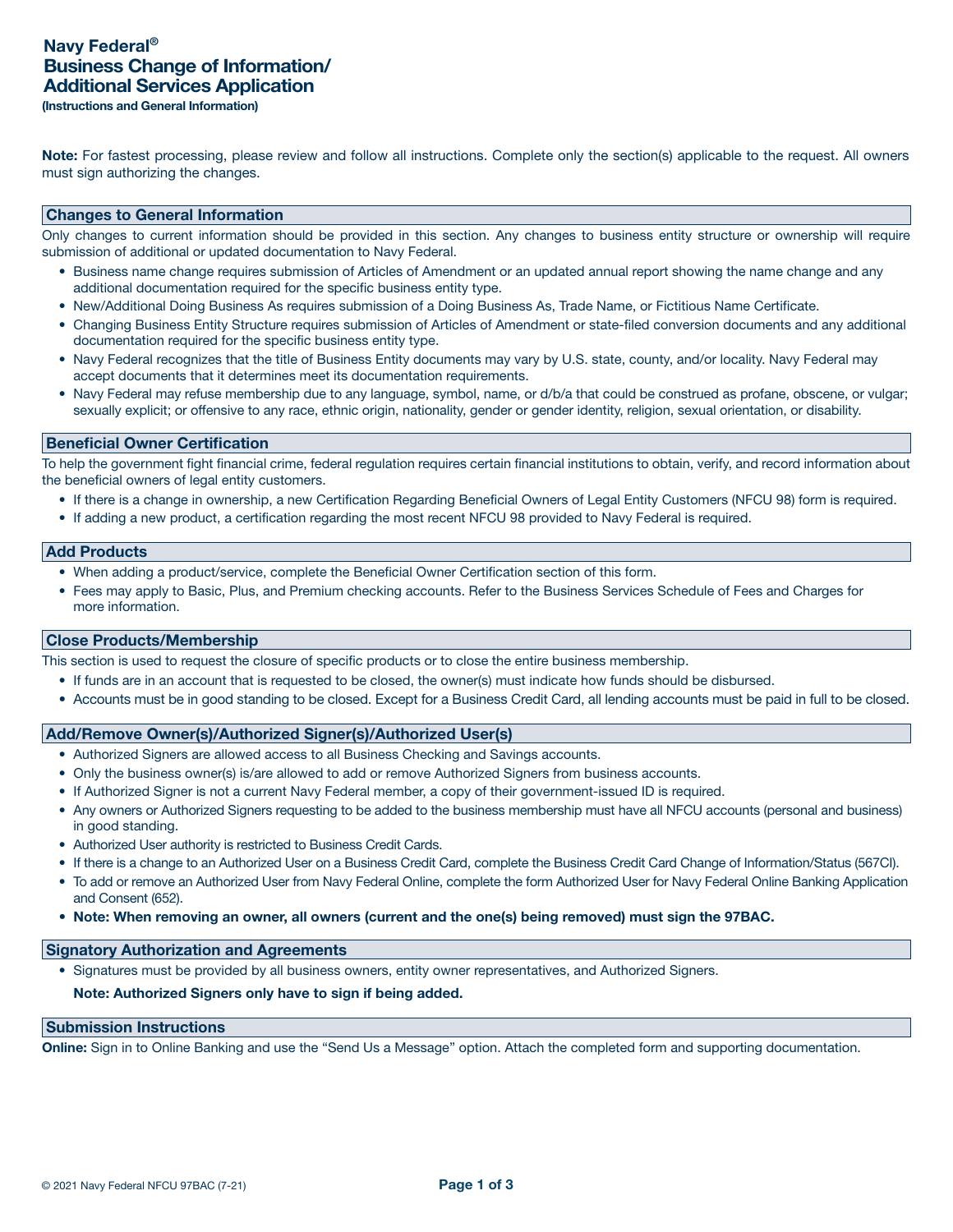# **Clear**

# Navy Federal® Business Change of Information/Additional Services Application

INSTRUCTIONS: Complete only the section(s) applicable to your request. All owners must sign authorizing changes. Please Note: Any changes to entity type or ownership will require updated business entity documents.

Business Access No.

| <b>Current Information</b>                                                                                                                                                                                                                                                                                                                                                                                                                  |                                                                                                   |                 |                                                                                    |                 |  |  |  |  |
|---------------------------------------------------------------------------------------------------------------------------------------------------------------------------------------------------------------------------------------------------------------------------------------------------------------------------------------------------------------------------------------------------------------------------------------------|---------------------------------------------------------------------------------------------------|-----------------|------------------------------------------------------------------------------------|-----------------|--|--|--|--|
| <b>Business Name:</b>                                                                                                                                                                                                                                                                                                                                                                                                                       |                                                                                                   |                 | Tax ID No. (EIN or SSN):                                                           |                 |  |  |  |  |
| Changes to General Information (Please provide new information only.)                                                                                                                                                                                                                                                                                                                                                                       |                                                                                                   |                 |                                                                                    |                 |  |  |  |  |
| <b>New Business Name:</b>                                                                                                                                                                                                                                                                                                                                                                                                                   | New Tax ID No. (EIN or SSN):                                                                      |                 |                                                                                    |                 |  |  |  |  |
| Changes to a DBA(s) (including: the addition or removal of a DBA(s))                                                                                                                                                                                                                                                                                                                                                                        |                                                                                                   |                 |                                                                                    |                 |  |  |  |  |
| Addition(s)<br>Removal(s)                                                                                                                                                                                                                                                                                                                                                                                                                   |                                                                                                   |                 |                                                                                    |                 |  |  |  |  |
| Addition(s)                                                                                                                                                                                                                                                                                                                                                                                                                                 |                                                                                                   | Removal(s)      |                                                                                    |                 |  |  |  |  |
| Addition(s)                                                                                                                                                                                                                                                                                                                                                                                                                                 |                                                                                                   | Removal(s)      |                                                                                    |                 |  |  |  |  |
| New Physical Address of Business: Street<br>(Cannot Be a Post Office Box)                                                                                                                                                                                                                                                                                                                                                                   | City                                                                                              |                 | <b>State</b>                                                                       | <b>Zip Code</b> |  |  |  |  |
| New Mailing Address of Business: Street                                                                                                                                                                                                                                                                                                                                                                                                     | City                                                                                              |                 | <b>State</b>                                                                       | <b>Zip Code</b> |  |  |  |  |
| <b>List All Additional Locations of Business and the Associated DBA</b>                                                                                                                                                                                                                                                                                                                                                                     |                                                                                                   |                 |                                                                                    |                 |  |  |  |  |
| <b>Street</b>                                                                                                                                                                                                                                                                                                                                                                                                                               | City<br><b>State</b>                                                                              | <b>Zip Code</b> | <b>Associated DBA</b>                                                              |                 |  |  |  |  |
| <b>Street</b>                                                                                                                                                                                                                                                                                                                                                                                                                               | City<br><b>State</b>                                                                              | <b>Zip Code</b> | <b>Associated DBA</b>                                                              |                 |  |  |  |  |
| <b>Street</b>                                                                                                                                                                                                                                                                                                                                                                                                                               | City<br><b>State</b>                                                                              | Zip Code        | <b>Associated DBA</b>                                                              |                 |  |  |  |  |
| <b>New Business Phone:</b>                                                                                                                                                                                                                                                                                                                                                                                                                  | <b>New Alternate Phone:</b>                                                                       |                 | <b>New Business Email Address:</b>                                                 |                 |  |  |  |  |
| Change Business Entity Structure (Information will not be changed unless proper proof is received):                                                                                                                                                                                                                                                                                                                                         |                                                                                                   |                 |                                                                                    |                 |  |  |  |  |
| Sole Proprietorship Partnership Corporation                                                                                                                                                                                                                                                                                                                                                                                                 | Sole-Member Limited Liability Company (LLC)                                                       |                 | Multi-Member Limited Liability Company (LLC)                                       |                 |  |  |  |  |
| Lhave included the following as legal proof of existence of the business:<br><b>Business License</b><br>Fictitious Name Certificate (or Certificate of Assumed Name)<br><b>Partnership Agreement</b><br><b>RS EIN Letter</b><br>Articles of Incorporation<br><b>Articles of Organization</b><br><b>Operating Agreement</b><br><b>Corporate Bylaws</b><br>Articles of Amendment/Conversion Document<br><b>Articles of Amendment</b><br>Other |                                                                                                   |                 |                                                                                    |                 |  |  |  |  |
| New Nature of Your Business:                                                                                                                                                                                                                                                                                                                                                                                                                |                                                                                                   |                 | <b>NAICS Code:</b>                                                                 |                 |  |  |  |  |
| To help the government fight financial crime, federal regulation requires certain financial institutions to obtain, verify, and record information about the beneficial owners<br>of legal entity customers. This section must be completed when adding a product or adding/removing owner(s).                                                                                                                                              |                                                                                                   |                 |                                                                                    |                 |  |  |  |  |
| <b>Beneficial Owner Certification</b>                                                                                                                                                                                                                                                                                                                                                                                                       |                                                                                                   |                 |                                                                                    |                 |  |  |  |  |
| Select one of the following:<br>N/A – Business is a sole proprietorship, unincorporated association, or otherwise not applicable.<br>Certification Regarding Beneficial Owners of Legal Entity Customers (NFCU 98) form attached.<br>certify that I am familiar with the most recent NFCU 98 form provided to Navy Federal and confirm that all information provided on that form is up to date and accurate.                               |                                                                                                   |                 |                                                                                    |                 |  |  |  |  |
| <b>Add Products</b><br>Note: When adding a product/service, also complete the Beneficial Owner Certification section of this form.<br>Please note that fees may apply to the Basic, Plus, and Premium checking accounts. Refer to the Business Services Schedule of Fees and Charges for more information.                                                                                                                                  |                                                                                                   |                 |                                                                                    |                 |  |  |  |  |
| Add the Following Products:<br>Business Basic Checking (owner and 1 signer allowed)<br><b>Issue Business Debit Card</b><br><b>Business Jumbo Money Market Savings</b><br>Business Plus Checking (unlimited signers)<br><b>Business Money Market Savings</b><br><b>Business Savings</b><br>Business Premium Checking (unlimited signers)<br>Business Membership Savings (minimum \$5 deposit required)                                       |                                                                                                   |                 |                                                                                    |                 |  |  |  |  |
| <b>Close Products/Membership</b>                                                                                                                                                                                                                                                                                                                                                                                                            |                                                                                                   |                 |                                                                                    |                 |  |  |  |  |
| <b>Close the Following Products/Membership:</b><br><b>Business Basic Checking</b><br><b>Business Plus Checking</b><br><b>Close Lending Products</b><br>List Specific Account Number(s)                                                                                                                                                                                                                                                      | <b>Business Premium Checking</b><br><b>Business Membership Savings</b><br><b>Business Savings</b> |                 | <b>Business Jumbo Money Market Savings</b><br><b>Business Money Market Savings</b> |                 |  |  |  |  |
| Mail funds to Business Address on record<br>Transfer funds to Navy Federal Account #<br><b>Close Entire Business Membership</b><br>(Requires form to be sent via eMessage with wet signatures)                                                                                                                                                                                                                                              |                                                                                                   |                 |                                                                                    |                 |  |  |  |  |